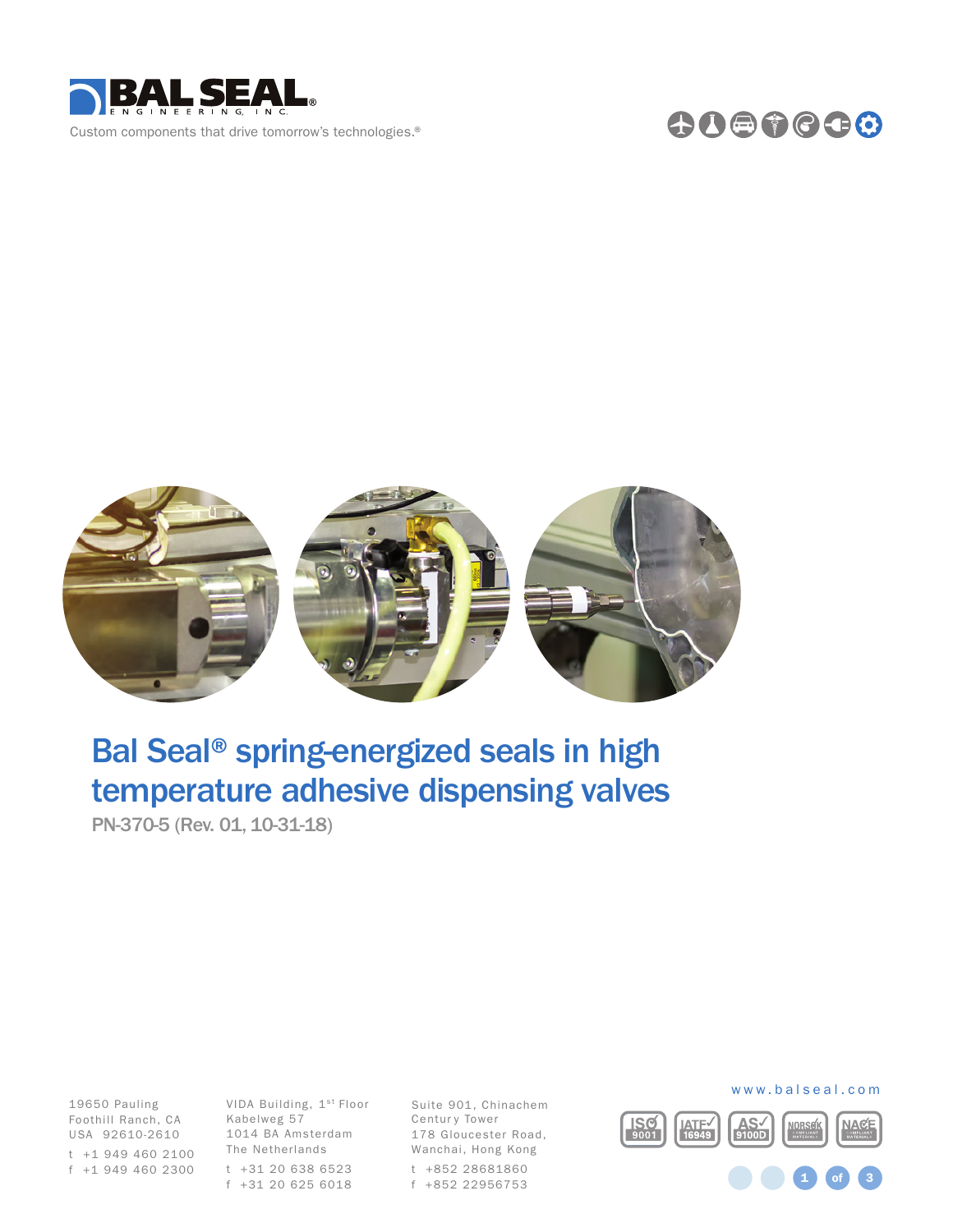## **Overview**

Many industries use valves to dispense and control the flow of single part adhesives and hot melt fluids. Typically, these applications are extremely harsh on sealing components because of the high temperatures, abrasive media, and high velocities.

Bal Seal Engineering, Inc. has pioneered a line of sealing solutions tailored for hot melt valves. These field-proven solutions provide reliable service over millions of cycles. Made from formulated and blended PTFE or other engineered polymer compounds for optimized performance, these seals incorporate a metal locking ring that is pressed into the housing to maintain secure mounting despite repeated thermal cycling.

The seals also employ a Bal Spring® canted coil spring energizer to maintain a near-constant contact force against the plunger throughout their service life. Bal Seal® spring-energized seals also have proven performance in many other valve types, including gate valves, ball valves, and needle valves.



## Operating Parameters

#### Pressure

To 1,000 psi (70 kg/cm2)

#### Speed

4 feet per minute (1.22 meters per minute) at 1,000 cycles per minute

#### **Temperature**

To 400 °F (204 °C)

#### Media

Hot melt adhesive for packaging

#### Additional

Low frictional forces, variable pressure and temperature endurance

## Features

- Bal Seal® K Series with metal locking rings pressed into the housing reduce diametrical seal shrinkage and provide reliable sealing under constant thermal cycling
- The unique seal contact geometry results in excellent sealing performance
- The Bal Spring® canted coil spring energizer provides near-constant force for optimal performance and long seal life; springs are available in many different materials and loads to accommodate good sealing and low frictional drag at various temperatures
- Filled PTFE seal materials with excellent wear resistance and chemical compatibility, as well as other high-temperature engineered polymer compounds to meet long-term application needs